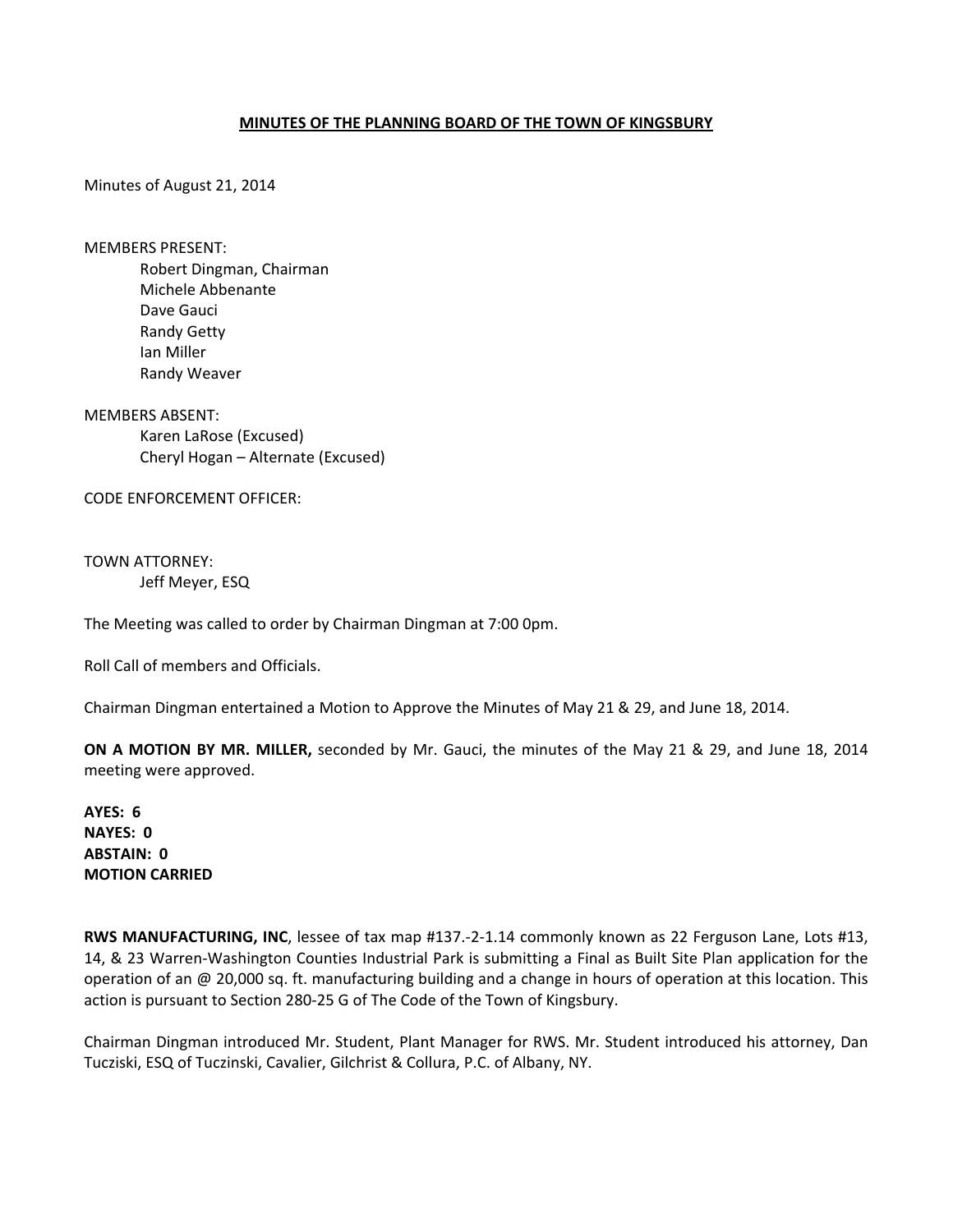Page 2 Planning Board Meeting August 21, 2014

Mr. Tucziski apologized to the Board for a misunderstanding concerning the construction of the fence. They were not sure if they needed a building permit. He was under the impression after they went to the IDA they would come back to this Board so that they could sign off on it. Mr. Tucziski stated they were not able to attend the June meeting due to a lightning strike that put the facility down. Then the Board was not here in July. They were prepared to appear at that meeting.

Chairman Dingman stated the reason for no meeting in July was there was not any paper work submitted by RWS for that meeting.

Mr. Tucziski then introduced Mr. Student to give an update of what has been done and where they are presently. Mr. Tucziski stated they are gracious for the giving RWS some hours on Saturday. They would like to keep the hours on Saturday ending their day at 3:00 PM and ask for the Sunday night shift to start at 10:00 PM. Mr. Tucziski stated he was not sure if the Board was aware that the shaker building burned. They have had to build a new shaker building. Mr. Student has some photographs of it. He has put it back up the correct way. They feel they have pretty much implemented or are about to finish implementing everything the Board requested.

Mr. Student started with the first item, which is the door issue. He stated the door will be closed during the 3pm to 11pm shift and the 11pm to7am shift with the exception of moving materials in and out of the room. The door will be open more often on 7‐3pm shift due to maintenance activities. Mr. Student stated they are keeping a log of when the door is opening and closing how long it is opened and why the door is opened. As a side issue to this they are looking at a modification to the building that they brought to the Planning Board. They would like to put an addition on the building that would allow the door the face the east side of the property.

The next issue is the log wall. Mr. Student stated the company eliminated the position of a log buyer a year ago has given this position to Mr. Student. This is the first time Mr. Student has experienced the shortage of logs. The paper mills in the area are buying hard wood; therefore the loggers are by bypassing by the pine and aspen and waiting until September to start harvesting them. RWS had gotten to the point where they were down for three days two weeks ago because they had no raw materials. Therefor they have used the inventory of the log wall. Mr. Student expects to replenish the long wall in the month or so and it will not be touched until spring time.

Chairman Dingman stated in his mind RWS needs to be cautious in the fact that it is not a log storage area. The wall was constructed at the recommendation of your sound consultant as a sound barrier, and it is not to be considered a storage area.

Chairman Dingman stated understands what happened this time but if that isn't going to work as barriers then we need to find another barrier.

Mr. Student stated they will buy green lumber and leave it there for a year and the rotate the stock. The plan right now is any Saturday loads that come in they will start putting them in the back area. He is hoping to have this completed by the end of September.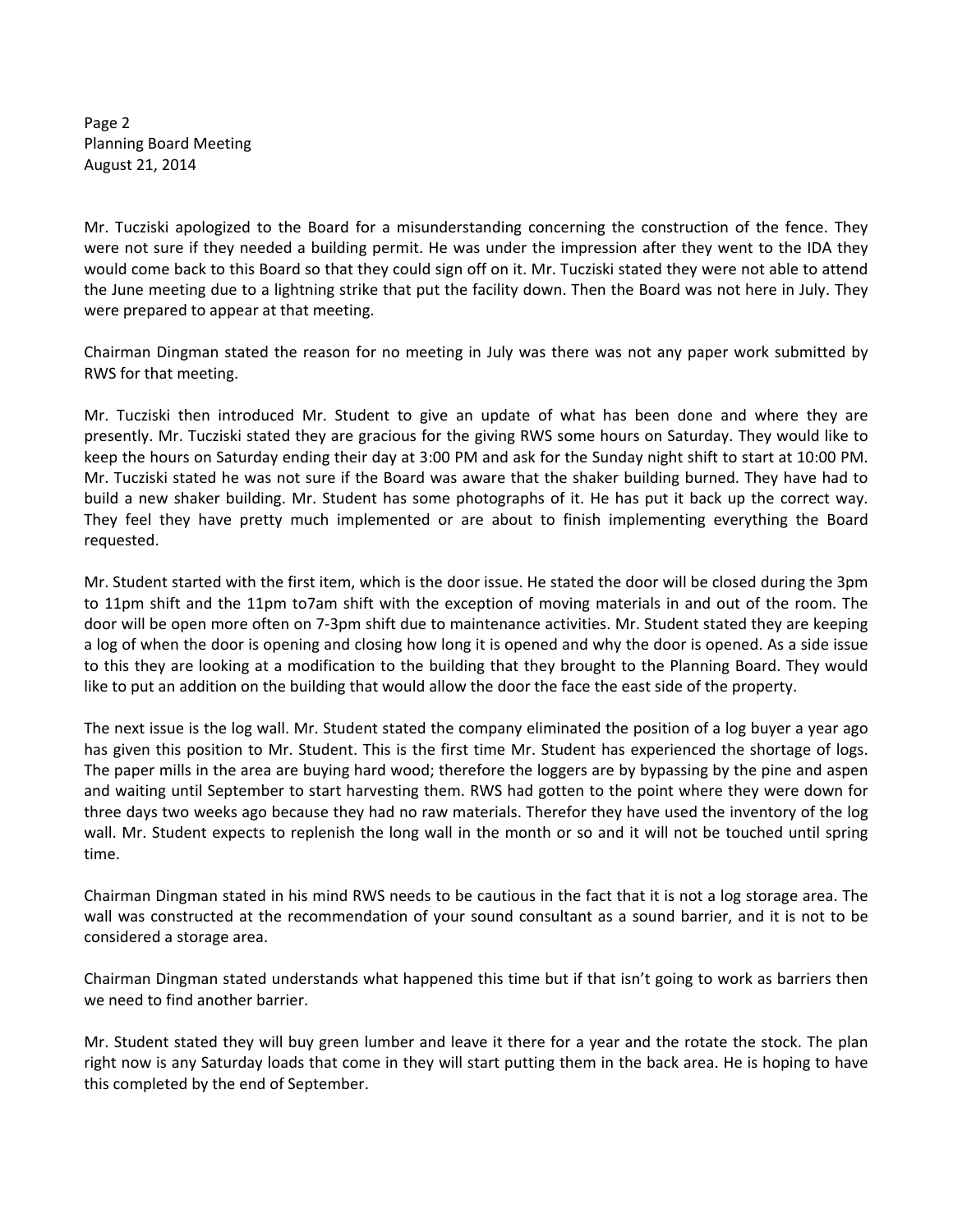Page 3 Planning Board Meeting August 21, 2014

Mr. Student stated as for the sound blankets, they installed a couple today. The blankets are all going to be installed. The IDA requested the entire fence to be painted. The sound blankets were removed to paint the fence and will be rehung. Mr. Student stated he is thinking about three or four more panels of the sound blankets so that they will be closer the edge of the new building. His plan was to do 6 panels; he is now going to do nine or ten panels. He has the material so this will not be an issue.

Mr. Students stated they did some testing before and after with the blankets and there is about a 4db difference. He went out on the back side of the fence about twenty feet with the sound barriers on and it does make a difference. At times there was between 3db and 10db. It is making a difference. They will do more readings once the fence is completed to see where they are at.

The next issue Mr. Student talked about was the shaker building. He stated the building was totally destroyed by a fire at end of July. They are not exactly sure of what the cause of the fire was. The fire protection system that is in the system didn't see a fire. They were relying on the sprinkler system for it to see the fire. Until the flames reached up above the shaker table they did not have any fire suppression. Therefor the fire had a jump on them. They have had the sprinkler people come in and readjust the sprinklers on the machine and added two more sprinklers. They were not sure if they needed a building permit. They rebuilt the building on the same footprint as before. They added 2" insulation to the walls that was not there before. This change in the shaker building as well as the fan building should result in a noticeable reduction with the noise coming out of that area.

Chairman Dingman questioned if they would be doing something different with the rails in the shaker building.

Mr. Student stated no, the rails are out back. There was talk about putting rubber on the rails, a coating on the rails and high density plastic on the rails but none of these options worked. They did have a vendor come in. The vendor said he will be cutting strips for the rails that he says will work and stay in place. RWS is going to try this. They feel the white plastic will work and will deaden the sound from the conveyor. He has offered to do one of the conveyors and if this works RWS will buy it and do the same on the other conveyor.

Chairman Dingman questioned the beam on the drum.

Mr. Student stated the drum beam was replaced approximately 2 months ago. We have the sound deadening (pieces of rubber) that sit on the impact area of the drum. They are not really effective any longer. The problem with the drum was it had not been maintained. There were flat spots on what they call the tire. They had someone come in and grind the tire flat when they did the new beam. Now it purrs like a kitten. They do not have the impact noise anymore.

They will be doing the lower end of the drum in a couple of weeks. An oiler system was installed on the wheel. Prior to this, somebody would go out and dump oil on the wheel and now they have a constant oiling system on the upper end. They will be doing the same procedure that was already done on the upper end. They believe they are on the right path with the upgrades they are doing.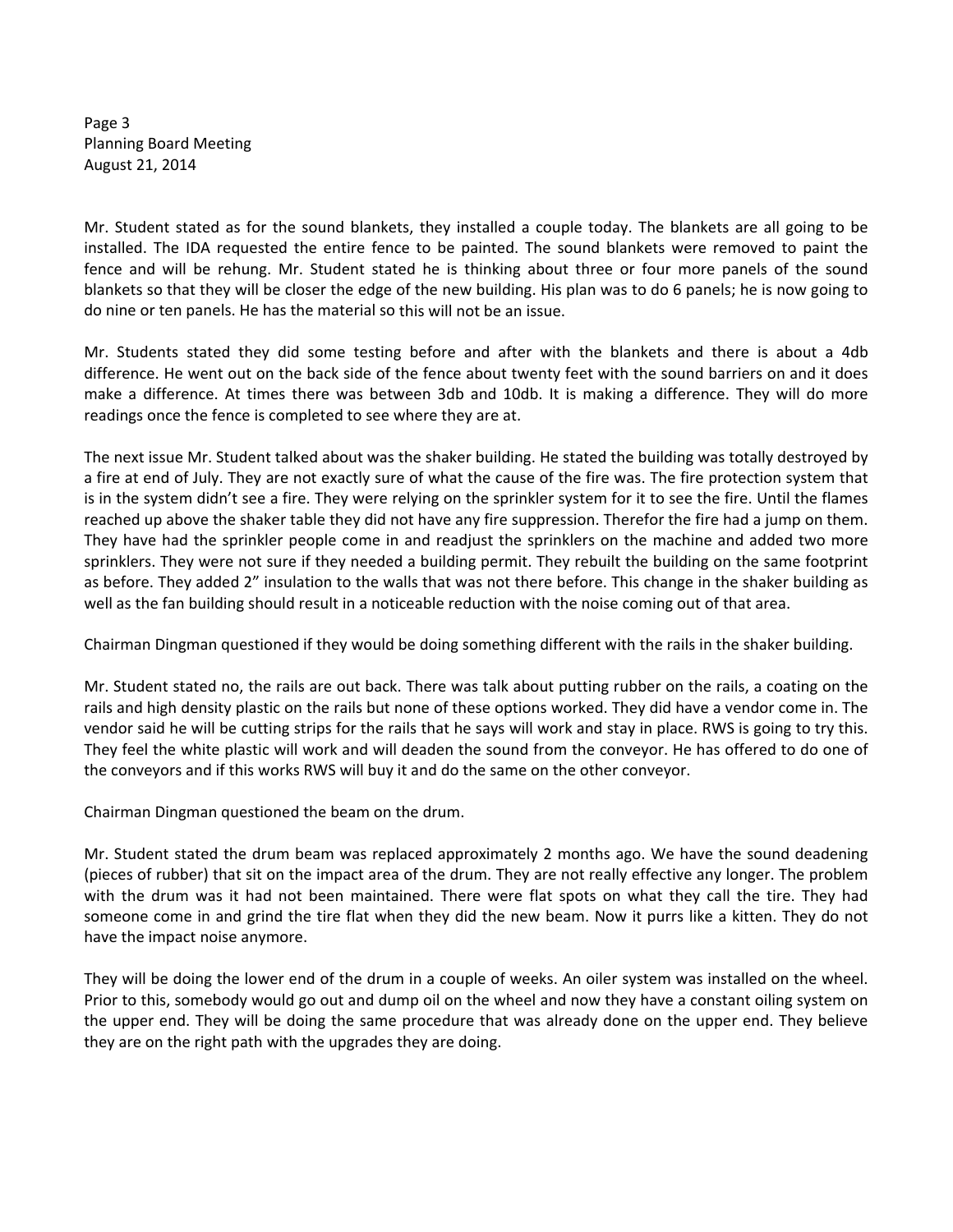Page 4 Planning Board Meeting August 21, 2014

Mr. Student stated as for the sound fence they have materials on site. The vender was there and started drilling holes. Come to find out the berm that the fence is going to sit on is full of massive stone. They are going to try with the auger to drill the holes. If this does not work they will have to dig it out with the backhoe. They should be able to get the fence done by the end of the month. They did put up a couple of sections. Mr. Student stated he would like to go over to Mr. Kelly's to see what the height looks like. Mr. Student thinks they are at 16 feet right now. He has a flag on one of them. He is hoping to go to the far end. If it turns out that he needs more fence then they will do it.

Mr. Miller questioned the length of the fence. Also had questions on why Mr. Colomb property is not being considered. Mr. Miller stated he thought this was discussed at an earlier meeting.

Mr. Getty questioned who engineered the plans for the fence.

Mr. Student stated Tom Nace , Nace Engineering.

Chairman Dingman questioned if Mr. Nace is aware of the problem with the stone.

Mr. Student stated Mr. Nace was at the site today. RWS explained to Mr. Nace what they had run into. If they can't auger out we want they will have to dig it out. Mr. Nace would then give them a design for the footers, because there will a lot of wind blowing around this area.

Chairman Dingman stated the public hearing is still opened.

Dennis Kelly, 672 County Line Road, stated when they first did the balloon test on the fence Mr. Student was supposed to go out to Mr. Colomb house which was approximately 2 months age. That never happened. The next thing issue is the information that was presented tonight has been started this week. This means nothing has been done since February but you gave RWS the extra time. Mr. Kelly stated in his opinion the incentive to get stuff done is not there. Mr. Kelly asked the Board to take away the extra hours as incentive to get things done. He stated the noise has gotten worse in the last three weeks. Mr. Kelly stated he put in a complaint to Mr. Cortese with concerns about the shaker table being very loud. He stated they went over to the plant to see where the noise was coming from in case it was not coming from RWS. Mr. Kelly stated it was the shaker table squeaking like no tomorrow while they were operating. They then went to the end of the road to turn around. At that point and time their yard truck came out with the trailer, no lights on the truck except for the spot light. They pulled the trailer on to the road and disconnected. A CLS truck came in and hooked on to the trailer. Mr. Kelly stated this happened at 8:00pm and feels the 3pm to 11 pm shift needs more supervision. The noise from the shaker building is a constant thing. The noise from the blower has increase also.

Dan Colomb, 726 County Line Road, stated as far as having the balloon testing done on his property, he feels the only time you could get a good reading would probably be sometime in November when the leaves are off the trees. Right now he can see parts of the building but not all of it. In order to do a good job he feels that would be the best time. This may also require the tabling of putting up the sound fence for his property until the spring.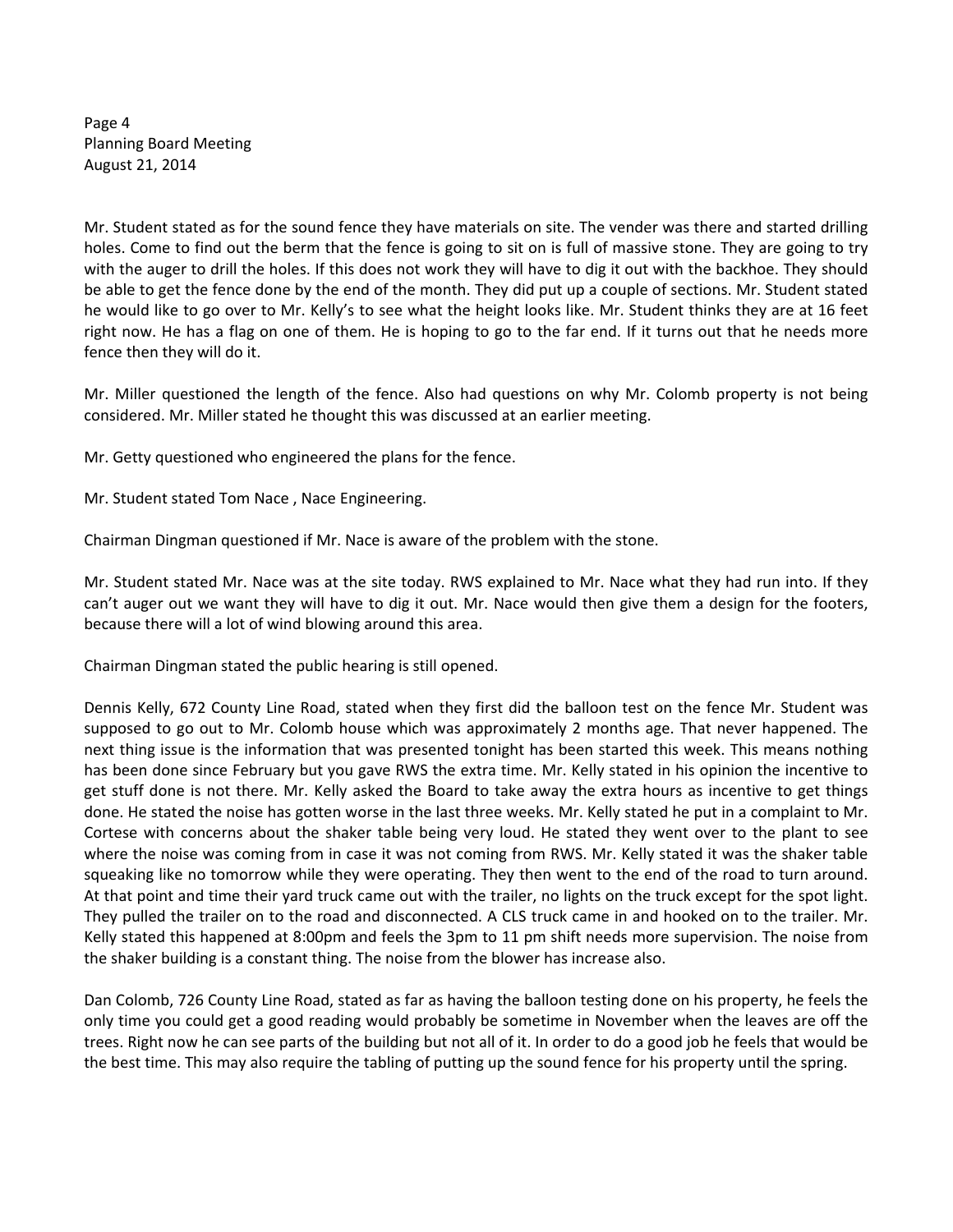Page 5 Planning Board Meeting August 21, 2014

Mr. Colomb stated he feels the same as Mr. Kelly in not granting the extra hours. There is always an excuse why they couldn't it seems to him why RWS can't do something and that is going to continue.

Chairman Dingman stated there were a timeline and a number of reasons why they fell apart. The Board is trying to get t it resolved.

Paul Bromley, 270 Kingsbury Road, stated he has been in the log business for more than 30 years. What RWS is going through right now is inherent to the wood business. He feels there should be a permanent log wall there. Because of the time it takes so long to build the log wall, remove the logs and put the log wall back in. That means there is an acceptable amount of time that that log wall can escape the noise through there. He feels that is defeating the purpose of changing the log wall out every year.

Mr. Bromley suggested using a different species of log. He suggested pitch pine as loggers are trying to get rid of that type of log.

Chairman Dingman stated he would like to make sure that RWS listen to what the people in the audience have to say, particularly the comments concerning the increase in the sound. If you have an answer as to why there is an increase in sound he would like to know why. If the sound complaints continue after this work is done you will be back before the Board.

Mr. Student stated they are getting complaints when they are not running from the neighbors. Some of the complaints are at 2am on a Sunday morning. Mr. Student he will be more proactive in responding to the complaints with Mr. Cortese.

Mr. Kelly questioned the dropping of the trailers on the road.

Chairman Dingman responded that is a law enforcement issue.

The Public Hearing was closed at 8:00pm.

**ON A MOTION BY DAVE GAUCI**, and seconded by Mr. Miller the Kingsbury Planning Board declares lead agency status and having reviewed the short form SEQRA submission and having taken a hard look at the potential environmental impacts finds that there are no potential negative environmental impacts anticipated from this project and the Board issued a negative declaration on the project.

Attorney Meyer reminded the Board the proposed action is for the additional Saturday hours. The original approvals still stand and all of those responses. The proposal before the Board is for Saturday hours only.

The Board then reviewed the proposed resolution.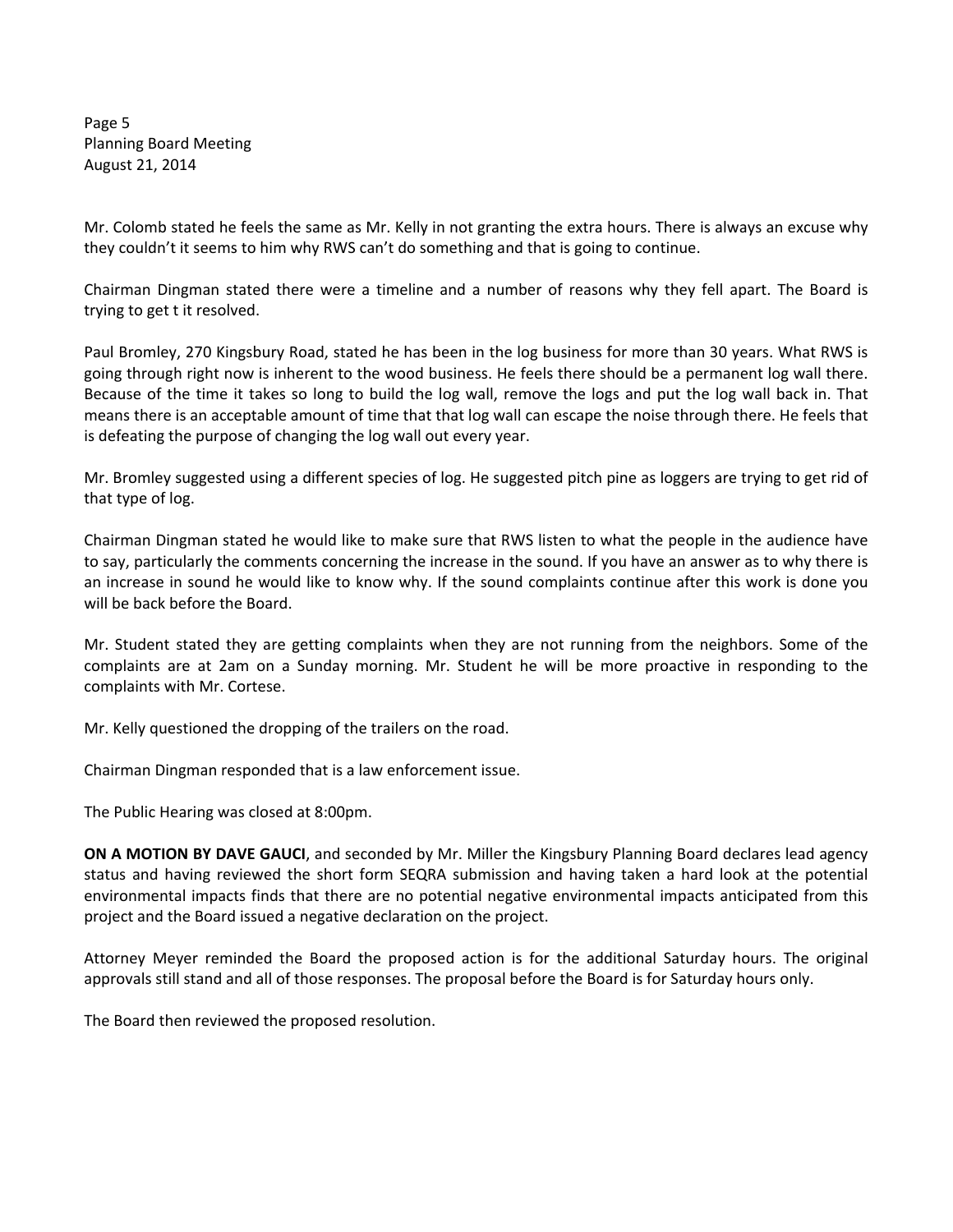Page 6 Planning Board Meeting August 21, 2014

## **PLANNING BOARD OF THE TOWN OF KINGSBURY COUNTY OF WASHINGTON, STATE OF NEW YORK**

Resolution No. 1 of August 2014 Adopted August 21, 2014

Introduced by **Randy Getty** who moved its adoption

Seconded by **Randy Weaver**

**RESOLUTION APPROVING THE AMENDED SITE PLAN APPLICATION OF RWS MANUFACTURING, INC.**

**WHEREAS**, pursuant to Article VIII of the Zoning Local Law of the Town of Kingsbury contained in Chapter 280 of the Code of the Town of Kingsbury (hereafter the "Zoning Local Law"), the Town of Kingsbury Planning Board (hereafter the "Planning Board") is authorized and empowered to review and approve, approve with modifications or disapprove site plans prepared in accordance with said Article VIII of the Zoning Local Law; and

**WHEREAS**, the Proposal as reflected in the Application is located in the PIC‐75 zoning district, as defined in the Zoning Local Law, and pursuant to Section 280‐24.1G, site plan approval is required for all development in this district; and

**WHEREAS**, Mr. Eric Fortin, Vice President of RWS Manufacturing, Inc., by permit number P2007‐09, as amended by resolution 1 of June 2012, adopted June 20, 2012 received from the Planning Board an approval for the construction of a 20,000 square foot building, located on Ferguson Lane, Lots #13, 14, and 15 in the Warren / Washington Industrial Park, Town of Kingsbury (hereafter the "Approval"); and

**WHEREAS**, as a condition of the Approval, RWS Manufacturing was prohibited from operating the facility on Saturday and Sunday without additional approvals; and

**WHEREAS**, by this limited grant, the Planning Board expressly agreed to provide RWS Manufacturing, Inc. with the opportunity to amend this condition, and only this condition, through subsequent application to the Planning Board; and

**WHEREAS**, Donald Student, on behalf of RWS Manufacturing, Inc. (hereafter the "Applicant"), has submitted a revised application dated October 28, 2013, as later amended by the letter dated February 10, 2014 seeking to allow Saturday Operations at the facility located on Ferguson Lane, Lots #13, 14, and 15 in the Warren / Washington Industrial Park, Town of Kingsbury (hereafter the "Proposal"); and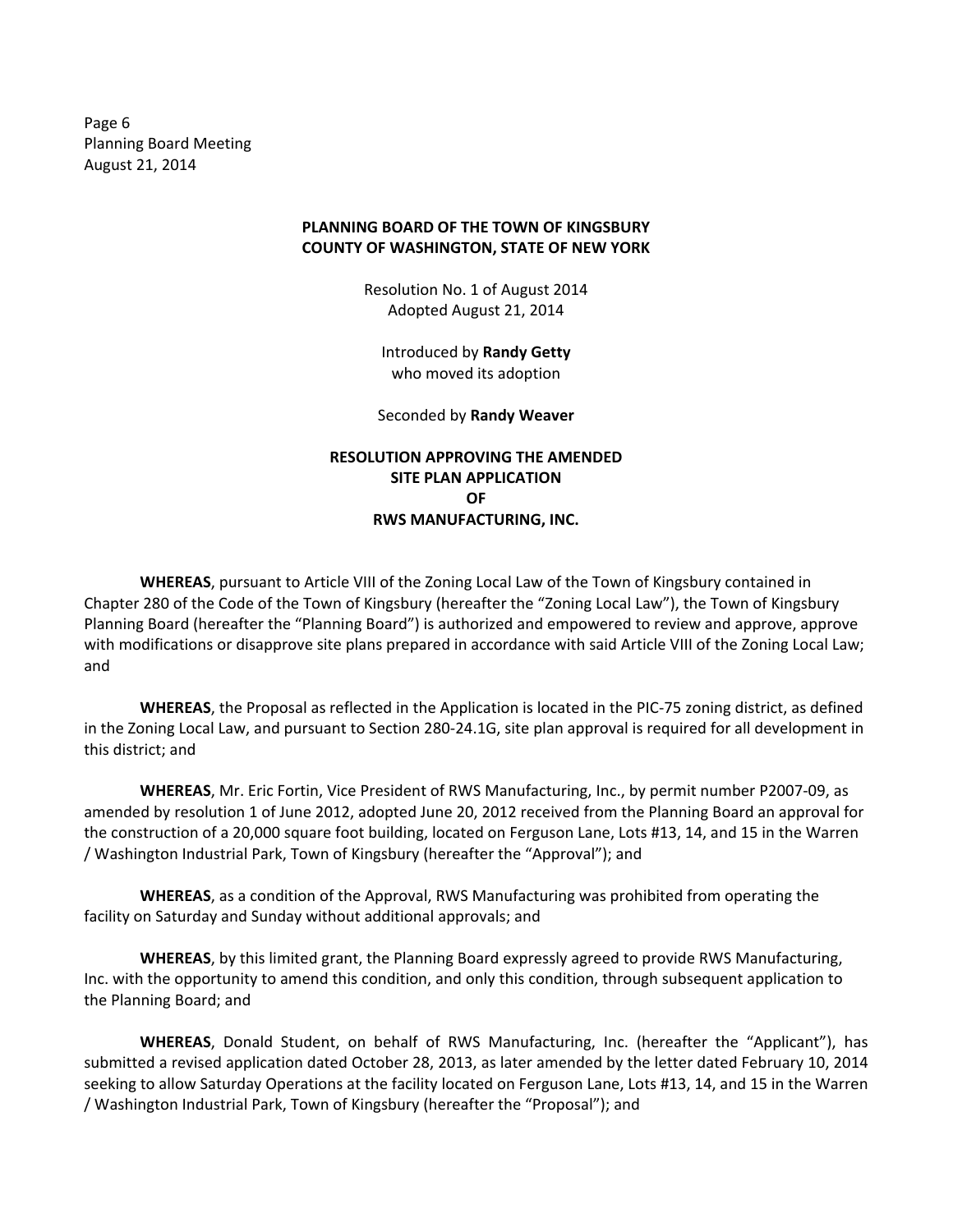Page 7 Planning Board Meeting August 21, 2014

**WHEREAS**, the Applicant has submitted to the Planning Board numerous materials, including but not limited to: Site Plan Application, Site Plan Drawings, noise studies, engineering reports, and numerous records and correspondences addressing various questions and issues as they arose (all of the above hereafter referred to as the "Application"); and

**WHEREAS**, the Application, having previously been determined by the Planning Board to be an unlisted action under the State Environmental Quality Review Act, and the Planning Board having reviewed the EAF submitted for this Application and taken a hard look at the potential environmental impacts of the project and issued a negative declaration prior to taking up the review of the matter under Article VIII of the Zoning Local Law; and

**WHEREAS**, the Planning Board is prepared to review the Application and make a final determination thereon in accordance with Article VIII of the Zoning Local Law.

## **NOW THEREFORE BE IT RESOLVED**:

Section 1. The Planning Board hereby adopts the following findings in accordance with §280-34(C) of the Zoning Local Law:

The applicant has previously addressed to the satisfaction of the Planning Board the various requirements contained in subpart 34(C). The limited scope of this approval was whether the Planning Board would be willing to amend their previous approval and permit the Applicant to work on Saturdays and/or Sundays. The prior approval enabled the Applicant to apply for the condition to be amended at a later date. The Applicant has submitted numerous sound reports and correspondence relating to the noise levels and potential mitigation measures designed to further mitigate the detrimental noise and vibrations that are being produced at the site.

The Planning Board has taken a hard look at the materials submitted by the Applicant and the records from the previous approvals as it relates to the impacts on noise and vibrations emanating from the site to the detriment of the adjoining residential and agricultural uses.

As a result of the proposed modifications, which shall be completed in accordance with the established timeframes incorporated herein, hereby find that the proposed expansion of the operation to enable the operation to occur on the site to include Saturdays from 12:00 AM to 3:00 PM, intending to allow the Applicant to operate an additional two shifts on the premises, will not be an undue detriment to the community and the adjoining residential and agricultural properties.

Section 2. Approval and Conditions.

 Based on all of the foregoing, and all of the evidence and materials submitted by the Applicant, the Applicant is hereby granted approval to operate on Saturday from 12:00 AM through 3:00 P.M. subject to the following conditions: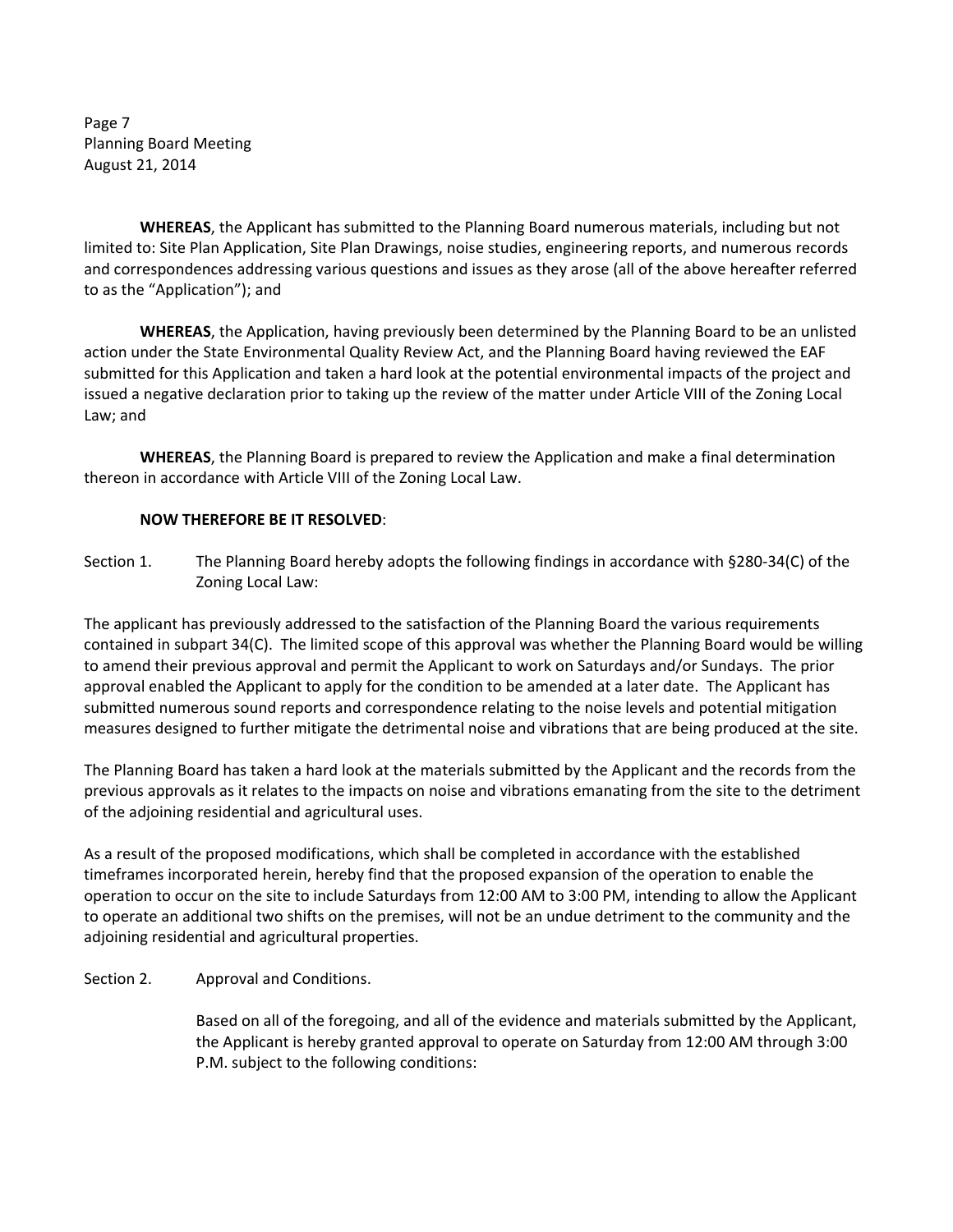Page 8 Planning Board Meeting August 21, 2014

- a. Box trailers, storage containers, vehicle truck bodies and the like shall be stored in the crushed stone parking area more or less parallel with Ferguson Lane to provide for a barrier in reducing the noise being generated by the facility. One trailer shall be placed in the south west corner of the property south of the entrance to the facility on Ferguson Lane. No less than three trailers shall be placed along in the gravel parking area along Ferguson Lane beginning immediately south of the sound barrier on Ferguson Lane. The trailers being used as part of the operation shall be parked at an angle so as to form an additional continuous barrier to mitigate sound emanating from the site.
- b. The northeastern most door shall remain closed when not being used to move product or wastes into or out of the facility.
- c. Implementation of equipment and traffic flow controls in the yard shall be utilized to the extent reasonable and practical;
- d. A 12‐foot tall log wall shall be maintained along the eastern property line. The log wall shall commence at the end of the eastern most log storage pile and extend southerly an additional 135+/‐ feet, having a width of no more than twenty (20) feet. The log wall will be completed by September 15, 2014. It is understood that this wall will need to be periodically maintained; however, the log wall is solely to be used for sound mitigation purposes and may not be used as additional storage nor logs removed for production.
- e. Sound deadening barrier materials (sound blankets) shall be added to nine (9) sections of existing fence beginning at the southeastern corner of the sound fence and extending west along the first nine (9) adjacent panels through the jog. These materials shall remain in place and be maintained and replaced as necessary.
- f. Composite plastic shall be installed on the conveyer rails. One rail shall be completed on or before September 15, 2014, with the second conveyor rail being completed on or before September 30, 2014, to further mitigate noise and vibrations originating from the conveyor operation.
- g. The fan building and the shaker building shall be rebuilt on or before September 15, 2014.
- h. A sixteen (16) foot tall sound fence along a section of the north and northwest property line of RWS and Ferguson Lane shall be constructed on or before September 15, 2014. The Sound fence shall be approximately one hundred ten (110) feet long and shall be generally as depicted on a Sketch filed with the Planning Board; with additional lengths to be added as may be recommended by a qualified engineer to further mitigate noise and vibrations emanating from the site.
- i. Applicant shall continue to provide the Town all permits, orders on consent, violation notices and records relative to NYS Department of Environmental Conservation air permits.
- j. Any modifications to the approved site plan shall require approval by the Planning Board in accordance with the site plan review criteria.